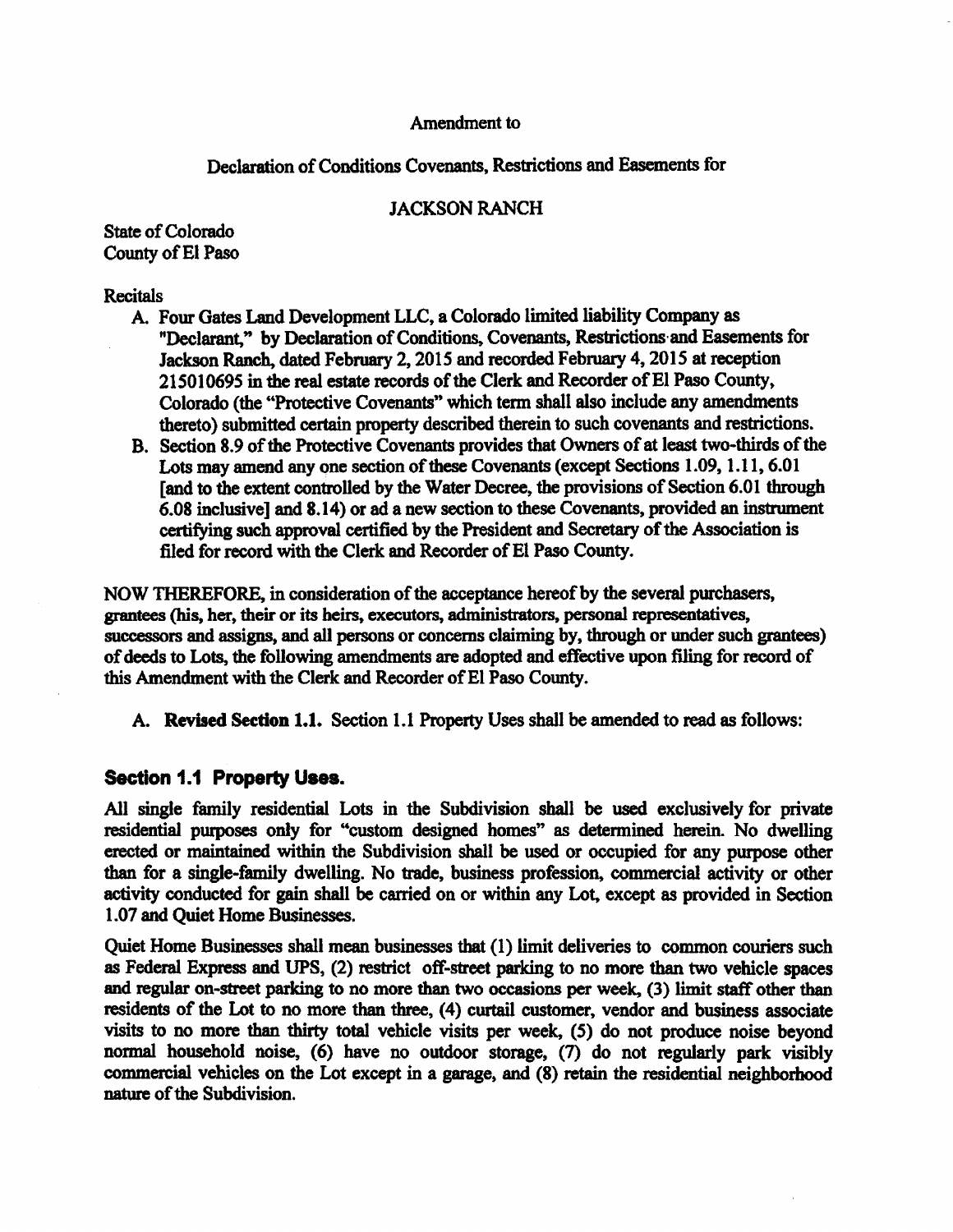The following are prohibited, regardless of whether pursuant to a valid license: marijuana cultivation, marijuana establishment, marijuana product manufacturing, marijuana testing, medical marijuana center, retail marijuana store, sales of marijuana or marijuana products, marijuana-related signs, and marijuana-related Quiet Home Business. Marijuana plants are prohibited except these covenants do prohibit persons twenty-one years of age or older in compliance with Colorado law from possessing, growing, processing, or transporting no more than six marijuana plants, with three or fewer being mature, flowering plants, and possession of the marijuana produced by the plants on the premises where the plants were grown, provided that the growing takes place in an enclosed, locked space, is not conducted openly or publicly, and no marijuana or marijuana product is made available for sale.

The construction of separate guest quarters may be allowed on a Lot on a case-by-case basis if approved by the Approving Authority and the appropriate zoning authority, subject to any conditions in such approvals. No Lot shall be used for a human services home, human service residence, human services facilities and human services shelter, health care support facility, hospice, or youth home, generally as such facilities and uses are defined in the zoning code of the El Paso County, or if not so defined, the zoning code of the City of Colorado Springs. Inhome child care shall be permitted provided the operation is licensed under regulations of the State of Colorado and has no more than four children at any one time who are not residents of the Lot.

Chickens, but not mature roosters, shall be permitted on a case by case basis as household pets not for commercial use provided that they are kept in enclosures approved by the Approving Authority, and further provided they are kept in clean and sanitary conditions, and further provided that the Approving Authority may be revoke the permission to have chickens on a case by case basis if it determines they are a nuisance.

- B. Tract B Defined. Tract B shall be defined as the real estate included in the legal description of the Preliminary Plan for Jackson Ranch attached on the Exhibit hereto.
- C. New Section 6.10. New section 6.10 shall be added after Section 6.09 as follows.

## Section 6.10. Pond on Lot 3, Jackson Ranch Filing No. 2.

The Owner of Lot 3, Jackson Ranch Filing No. 2, is advised that the property may be adversely impacted by stormwater impounded by the existing stock pond and dam embankment, and may be responsible for obtaining water rights associated with such water retention/storage structure. The Owner of Lot 3, Jackson Ranch Filing No. 2, but not the Association or Declarant (except as Owner) is responsible for the hazards and responsibilities related to potential water storage, seepage and overtopping. The Owner should refer any questions about maintenance or water storage rights issues related to this pond and dam embankment to the State Engineer. No improvements shall be placed within the high water line of the stock pond reservoir or in the spillway or downstream spillway channel. If development activities associated with this subdivision result in required modifications, repairs, enlargements to, or replacement of, any dam, spillway, spillway channel, or other water detention or retention facility located within, or associated with this development, the Owner of Lot 3, Jackson Ranch Filing No. 2, not the